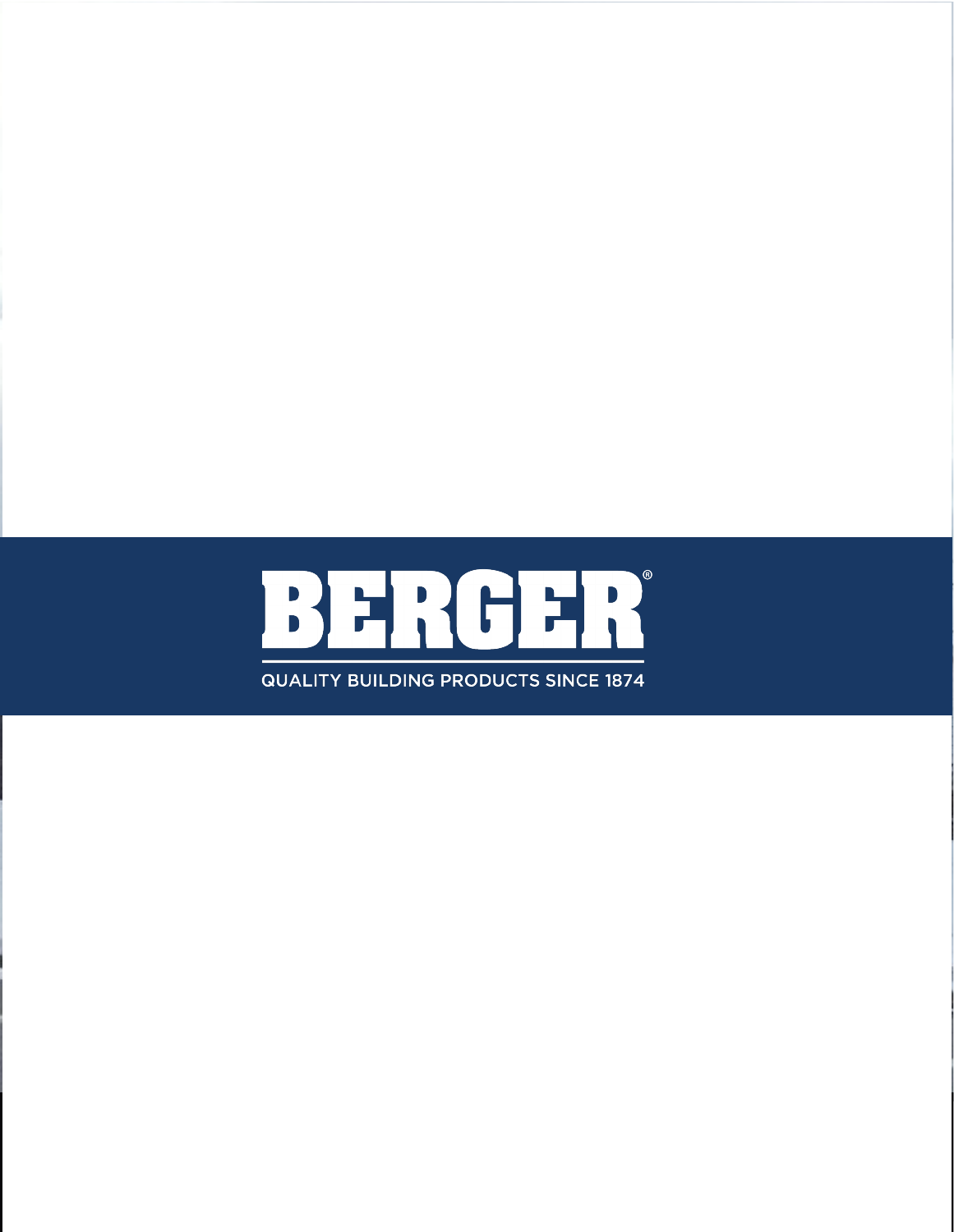

# **M-1 RT® SNOW GUARD SERIES**

Aluminum - Powder Coated, Aluminum - Mill Finish, \*Aluminum - E-Coat Epoxy Primer, Bronze \*Requires final color coat by contractor. RT-200: Seams up to 3/16" thick & 1" high RT-300: Seams up to 9/32" thick & 1" high.

### **M-2 AP SNOW GUARD SERIE**

Aluminum - Powder Coated, Aluminum - Mill Finish, \*Aluminum - E-Coat Epoxy Primer \*Requires final color coat by contractor. AP-400: Seams up to 3/8" thick & 1 1/2" high AP-516: Seams up to 1/2" thick & 1 1/2" high.

### **M-3 SM SNOW GUARD SERIES**

Aluminum - Mill Finish, \*Aluminum - E-Coat Epoxy Primer \*Requires final color coat by contractor.SM- Surface Mount Snow Guards are manufactured of cast aluminum and are designed to be adhered to the pan surface of pre-finished metal roofs using either a high strength construction adhesive or a combination of mechanical fasteners and an adhesive/sealant.

### **M-4 S-RAIL® SNOW RETENTION SYSTEM**

Aluminum - Mill Finish, \*Aluminum - E-Coat Epoxy Primer, \*Requires final color coat by contractor. 16ga Stainless Steel Tubing 20' x 1" Square 16ga CR Steel Tubing 24' x 1" Square-Custom Painted Painted Steel Tubing 1" x 1" x 24'.

### **M-5 E-RAIL® SNOW RETENTION SYSTEM**

Aluminum - Mill Finish & E-Coat Epoxy Primer \*Requires final color coat by contractor. 16ga Stainless Steel Tubing 20' x 1" Square. 16ga CR Steel Tubing 24' x 1" Square-Custom Painted Painted Steel Tubing 1" x 1" x 24' Black Plastic Tube End Caps Self Tap #8 x 1/2" Stainless Steel Screws (25 pcs/bag)

### **M-6 F-RAIL® SNOW RETENTION SYSTEM**

Aluminum - Mill Finish, \*Aluminum - E-Coat Epoxy Primer \*Requires final color coat by contractor. 16ga Stainless Steel Tubing 20' x 1" Square 16ga CR Steel Tubing 24' x 1" Square-Custom Painted Painted Steel Tubing 1" x 1" x 24' Black Plastic Tube End Caps Self Tap #8 x 1/2" Stainless Steel Screws (25 pcs/bag

### **M-7 RT® CLEAR SNOW GUARD**

Clear Poly-carbonate w/ UV Stabilizers Structural Rib, Surface Mount Clear Snow Guards are manufactured in a high clarity poly-carbonate plastic with U.V. stabilizers which provide strength and longevity.

### **M-8 RT® MINI CLEAR SNOW GUARD**

Clear Poly-carbonate w/ UV Stabilizers RT Mini Mini Clear Snow Guards are manufactured in a high clarity poly-carbonate plastic with U.V. stabilizers which provide strength and longevity.

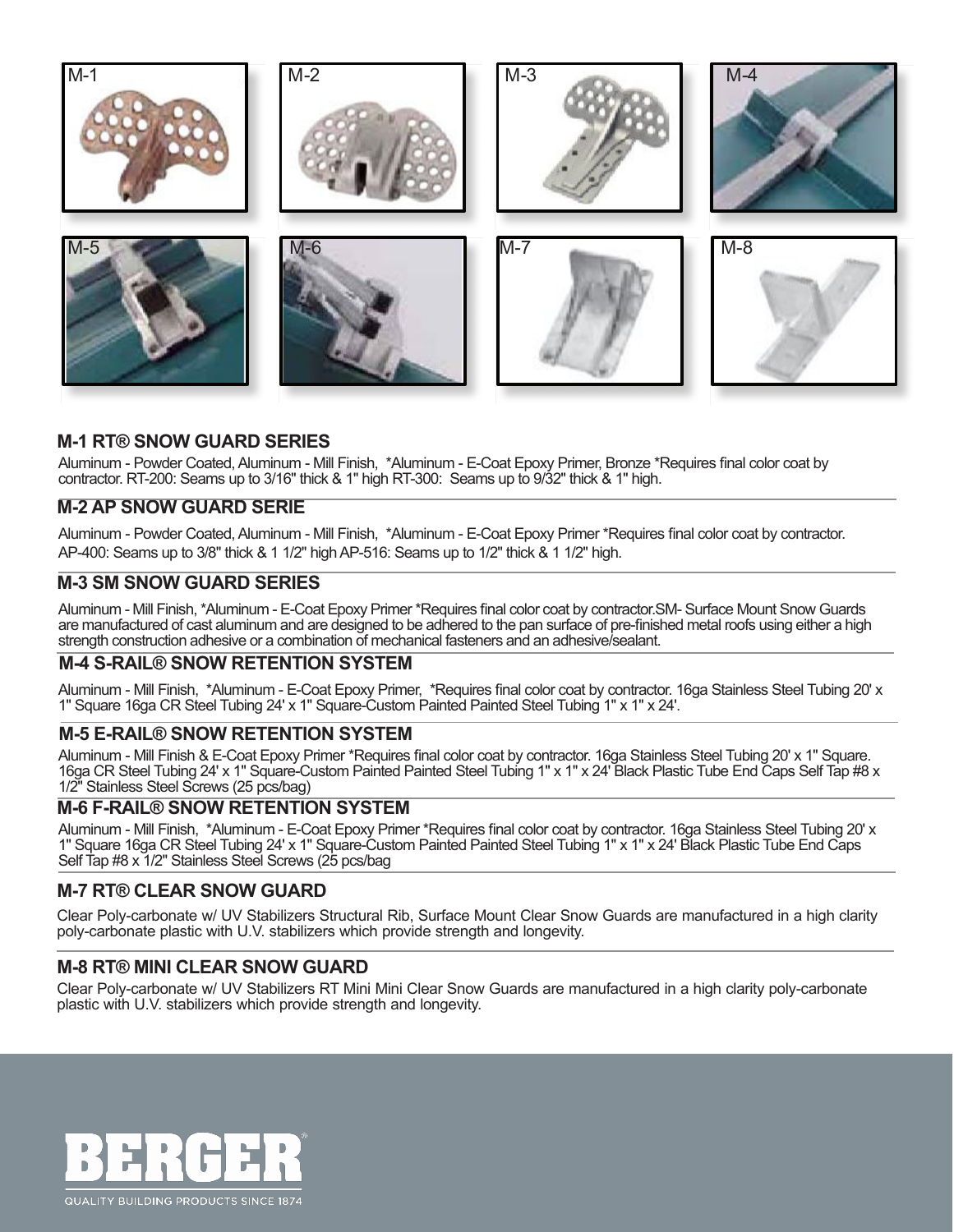

# **M-9 SG-1 SNOW MEISTER SNOW GUARD FOR DOUBLE LOCK STANDING SEAM ROOFS**

Aluminum - Mill Finish, \*Aluminum - E-Coat Epoxy Primer, \*\*Bronze - Polished \*Requires final color coat by contractor \*\*Non-Stock, Special Order. Fits both: Double Lock Standing Seam 1" & 1 1/2" High Seams 1.0" Deep x .211" Wide.

# **M-10 SL-1 SNOW MEISTER SNOW GUARD FOR SINGLE LOCK T STANDING SEAM ROOFS**

Aluminum - Mill Finish, \*Aluminum - E-Coat Epoxy Primer, \*Requires final color coat by contractor. Single Lock T Standing Seam Fits 1.0" Deep x .640" Wide.

### **M-11 PRO-100 SNOW GUARD ASSEMBLY FOR SLATE & ASPHALT SHINGLED ROOFS**

Brass Strap/Copper Shoe, Steel - Stainless, Steel - Galvanized.

# **M-12 MODIFIED #100 SNOW GUARD FOR ASPHALT SHINGLED ROOFS**

Brass Strap/Copper Shoe, Steel - Stainless.

### **M-13 #100 SNOW GUARD ASSEMBLY FOR SLATE & ASPHALT SHINGLED ROOFS**

Brass Strap/Copper Shoe, Steel - Stainless, Steel - Galvanized.

# **M-14 #100 SNOW GUARD FOR FLAT METAL ROOF SURFACES**

Copper, Steel - Stainless.

# **M-15 #1 SNOW GUARD FOR STANDING SEAM**

Bronze, Galvanized Malleable Iron.

# **M-16 #20 SNOW GUARD FOR METAL CORRUGATED ROOF SURFACES**

Bronze, Galvanized Malleable Iron.

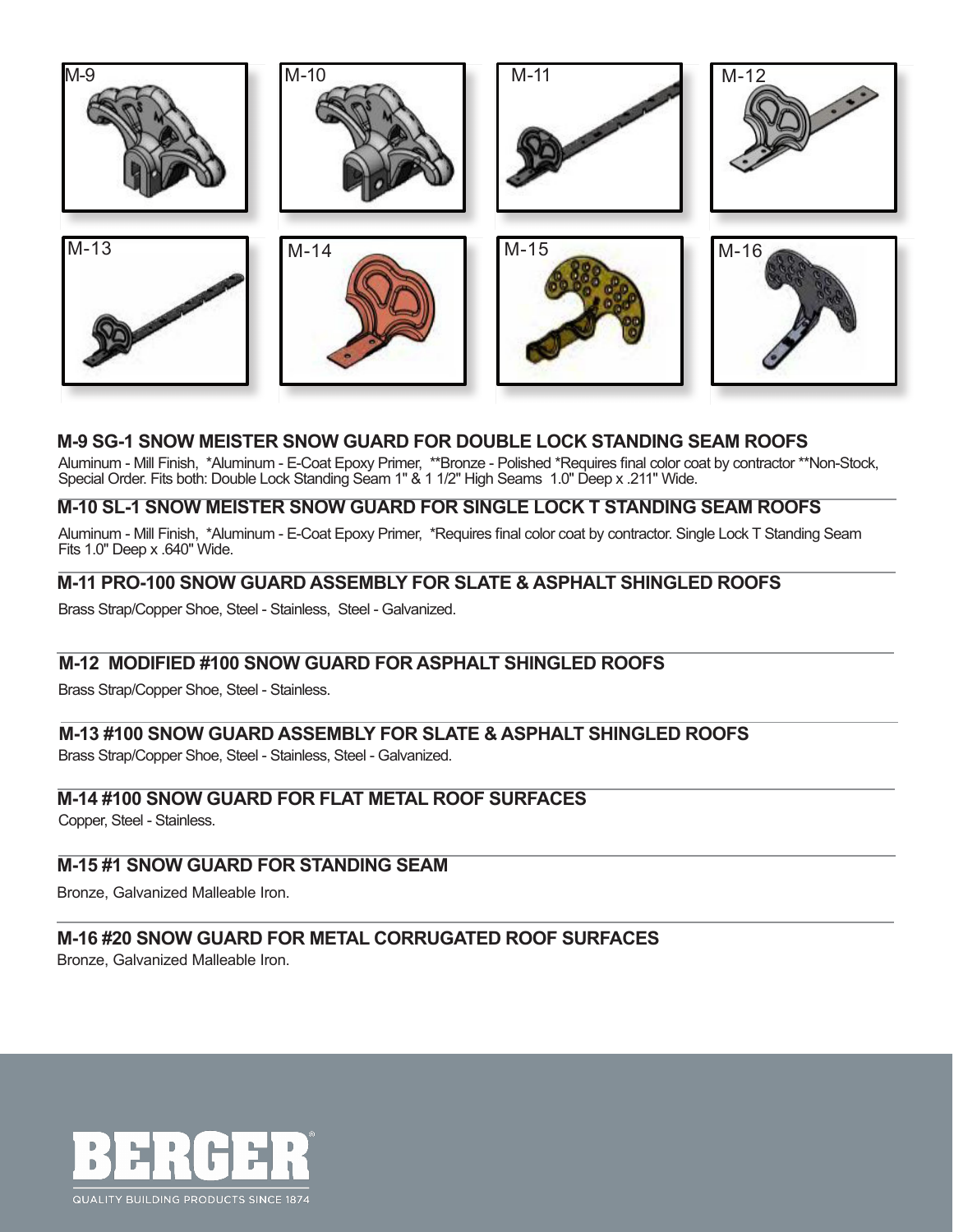

# **M-17A MULLANE #100 SERIES FOR SOLDERING**

MATERIALS: Bronze.

# **M-1B MULLANE #100 SERIES FOR NAILING ON NEW INSTALLATIONS (SHINGLES OR SLATE)**

MATERIALS: Bronze. STYLES: Slate Roofs Asphalt Roofs.

# **M-1C MULLANE #100 SERIES WITH RETRO-HOOK FOR EXISTING SLATE ROOFS**

MATERIALS: Bronze. STYLES: Slate Roofs.

# **M-1D MULLANE #200 SERIES FOR SOLDERING**

MATERIALS: Bronze.

# **M-1E MULLANE #200 SERIES FOR NAILING ON NEW INSTALLATIONS (SHINGLES OR SLATE)**

MATERIALS: Bronze. STYLES: Slate Roofs Asphalt Roof.

# **M-1F MULLANE #200 SERIES WITH RETRO-HOOK FOR EXISTING SLATE ROOFS**

MATERIALS: Bronze. STYLES: Slate Roofs.

# **M-1G MULLANE #200 SERIES WITH HOOK FOR TILE ROOFS**

MATERIALS: Bronze. STYLES: Slate Roofs.

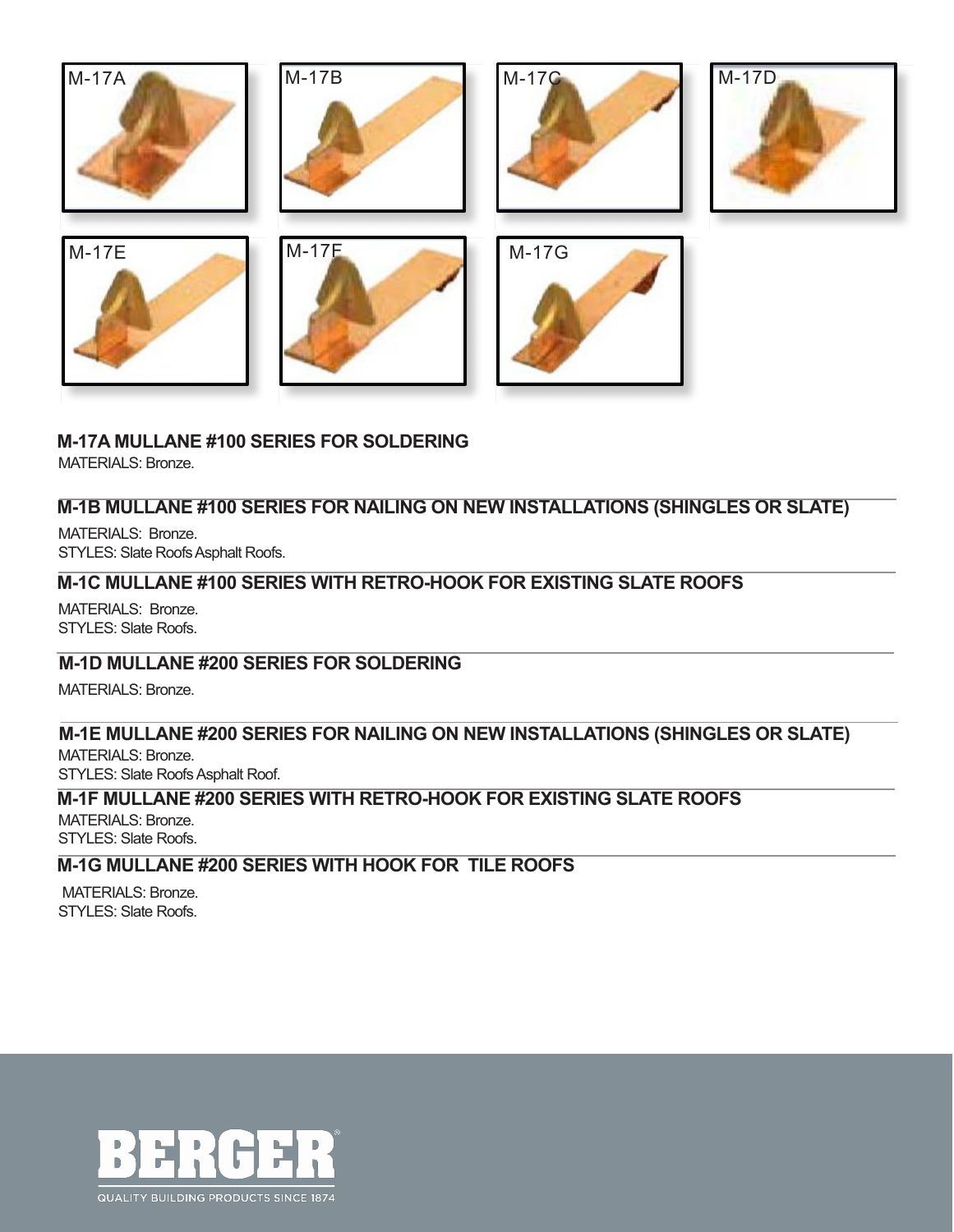

# **M-18 #2 SNOW GUARD ASSEMBLY FOR SLATE ROOFS (HEAVY DUTY)**

Bronze, Galvanized Malleable Iron.

# **M-19 #95 SNOW GUARD ASSEMBLY FOR SLATE ROOFS (HEAVY DUTY)**

Aluminum, Bronze, Galvanized Malleable Iron. Strap is 1/8" thick. May cause shingle to rise.

# **M-20 LOOP THE LOOP SNOW GUARD FOR SHINGLE, SLATE & CEDAR SHAKE ROOFS**

MATERIALS: Copper.

# **M-21 MULLANE #300 SERIES FOR SOLDERING**

MATERIALS: Bronze

# **M-22 MULLANE #300 SERIES PAD STYLE FOR NAILING - NEW INSTALLATION (SHINGLES/ SLATE)**

MATERIALS: Bronze. STYLES: Standard Asphalt Roofs.

#### **M-23 MULLANE #300 SERIES WITH RETRO-HOOK FOR EXISTING SLATE ROOFS** MATERIALS: Bronze. STYLES: Slate Roofs.

**M-24 MULLANE #400 CLASSIC SERIES, EAGLE DESIGN**

MATERIALS: Bronze.

### **M-25 MULLANE #400 CLASSIC SERIES, OAK LEAF DESIGN** MATERIALS: Bronze.

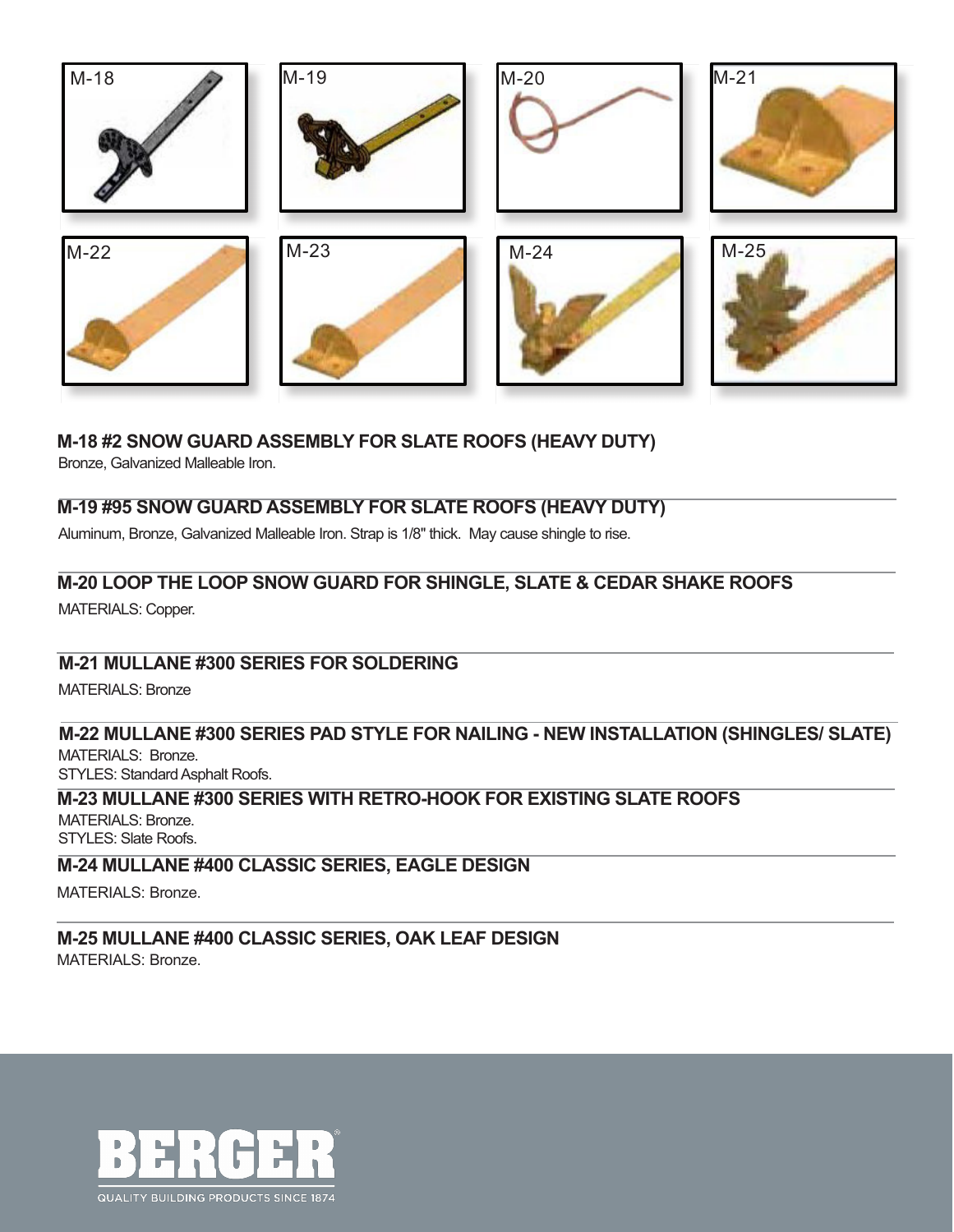

# **M-26 MULLANE #400 CLASSIC SERIES, FLEUR-DE-LIS DESIGN**

MATERIALS: Bronze.

# **M-27 MULLANE MODEL #630 SNOW BOSS FOR METAL ROOFS**

MATERIALS: Aluminum - Mill Finish.

# **M-28 MULLANE MODEL #640 SNOW BOSS FOR METAL ROOFS**

MATERIALS: Aluminum - Mill Finish, Aluminum - E Coat Epoxy Primer.

# **M-29 MULLANE MODEL #650 SNOW BOSS FOR METAL ROOFS**

MATERIALS: Clear Polycarbonate w/ UV Stabilize.

# **M-30 MULLANE MODEL #690 SNOW BOSS FOR METAL ROOFS**

MATERIALS: Aluminum - Mill Finish.

# **M-31 MULLANE MODEL #500 BRONZEGUARD SNOW FENCE BRACKET (FOR 3 PIPES)**

Cast Bronze Brackets: Solid Cast Bronze Double Back Brace Snow Load: Moderate to High Rafters up to 25 ft. or add additional rows Castings: Solid Copper, Riveted to Base Plate: 1/8" Commercial Bronze or Brass Dimensions of Holes: 1.125" Intended Pipe Size: 1.05" (OD) Brass Pipe Width x length of plate: 6" x 12", 7" x 12", 8" x 14", 9" x 14", 10" x 14", 6" x 16", 8" x 16", 9" x 16", 10" x 16", 12" x 16", 8" x 18", 10" x 18", 11" x 18", 12" x 18", 10" x 20", 11" x 20", 12" x 20", 12" x 22", 14" x 22", 12" x 24" Other sizes available upon request.

# **M-32 MULLANE FITRITE #121 PROTECTOR GALVANIZED FENCE BRACKET (FOR 2 PIPES)**

Galvanized Malleable Iron Brackets: Galvanized Malleable Iron Snow Load: Moderate Rafters not over 18 ft. Castings: Solid Aluminum, Riveted to Base Plate: 11 ga Galvanized Steel Intended Pipe Size: .080" (OD) Galvanized Pipe Width x length of plate: 6" x 12", 7" x 12", 10" x 14", 6" x 16", 8" x 16", 9" x 16", 10" x 16", 12" x 16", 10" x 18", 12" x 18", 14" x 22".

# **M-33 MULLANE FITRITE #121 PROTECTOR GALVANIZED FENCE BRACKET (FOR 2 PIPES)**

Cast Bronze Brackets: Solid Cast Bronze Snow Load: Moderate Rafters not over 18 ft. Castings: Solid Copper, Riveted to Base Plate: 0.90" Brass Plate (260) Intended Pipe Size: .080" (OD) Brass Pipe Width x length of plate: 6" x 12", 6" x 16", 8" x 16", 9" x 16", 10" x 16", 12" x 16", 8" x 18", 10" x 18", 12" x 18", 10" x 20", 12" x 20", 14" x 22".